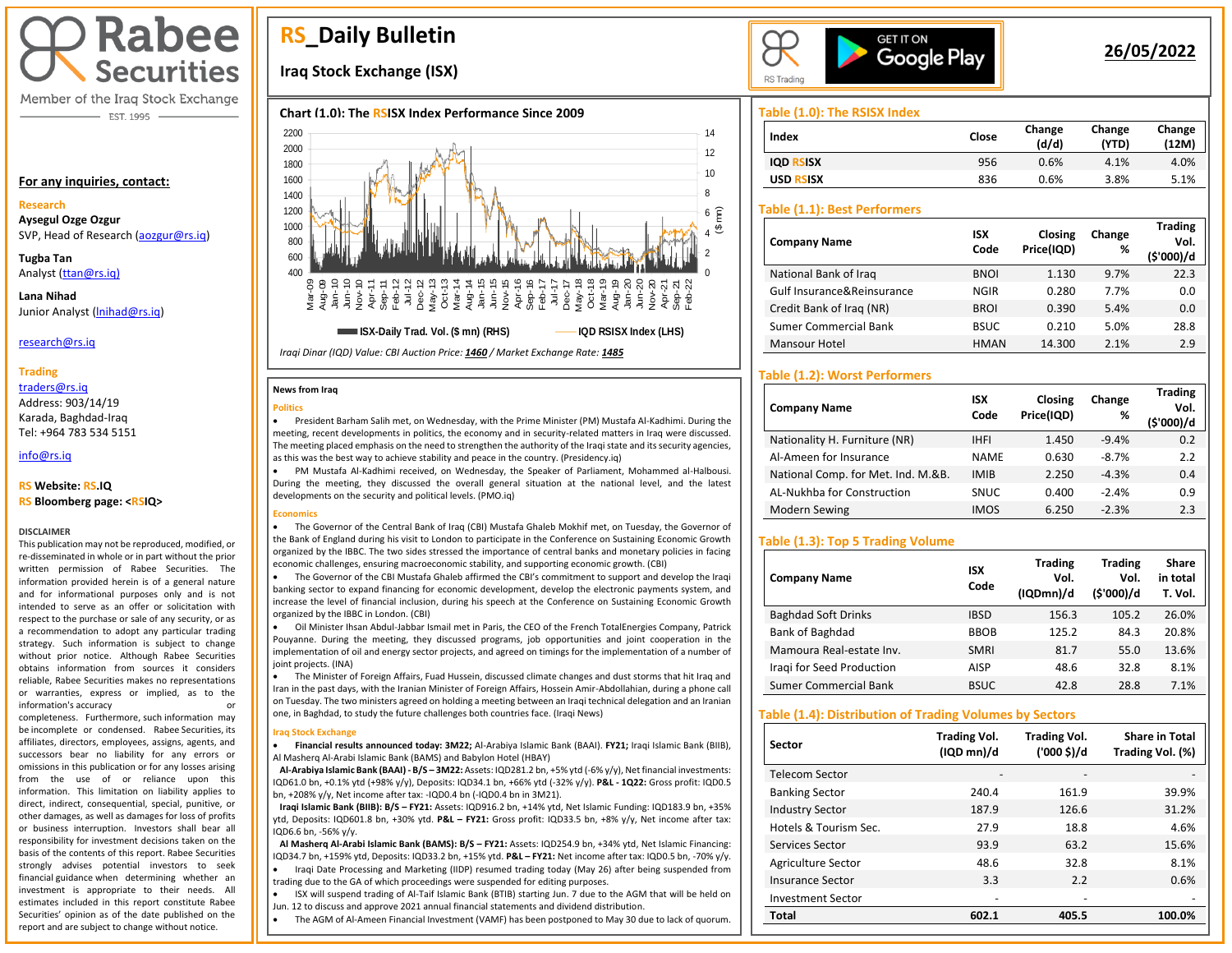

Follow Rabee Securities (RS) on Twitter, join Facebook and LinkedIn groups.



İ

#### s and the Daily Transactions in Brief (Section 2018) and the second section of the second section of the second section of the second section of the second section of the second section of the second section of the second **Daily Transactions in Brief**

|                                                                                                                                                                                                                                                                                                                                              | <b>Chart (1.1): Non-Iraqi's Transactions (IQD mn)</b> |  |                             |
|----------------------------------------------------------------------------------------------------------------------------------------------------------------------------------------------------------------------------------------------------------------------------------------------------------------------------------------------|-------------------------------------------------------|--|-----------------------------|
| The RSISX index ended the day at IQD956/\$836 (+0.6%) (+4.1% and +3.8% YTD change, respectively).<br>The number of traded shares was 613 mn and the trading volume was IQD602 mn (\$405 K).<br>8 out of 35 traded listed stocks' price increased and 14 traded listed stocks' price decreased while the prices of 13 stocks haven't changed. | 78.9<br>28.1                                          |  | ■ Buys                      |
| Non-Iragis executed 27 transactions in this session:<br>Buys: IQD78.9 mn (\$53.1 K); 15 transactions in 2 companies operating in banking sector.<br>Sell: IQD50.7 mn (\$34.2 K); 12 transactions in 3 companies operating in banking and industry sectors.<br>Net Buys: IQD28.1 mn (\$19.0 K). Share in total trading volume: 10.8%          | -50.7                                                 |  | ∎ Sell<br>■ Net Buys (Sell) |

#### **Table (1.5): Performance of Traded Shares Company Names ISX Code Opening Price (IQD/share) Price at Session Close (IQD/share) Previous Closing Price (IQD/share) Change in Closing Price Highest Price (IQD/share) Lowest Price (IQD/share) No.of Trades (#/d) No. of Traded Shares (mn)/d Trading Vol. (IQD mn) /d Avrg. Daily Trading Vol. (Including Cross Trans.) ('000 \$)\* Mcap (\$mn) Last Fin.\*\* P/E (Last) P/BV (Last) Telecom Sector Asiacell Communications PJSC TASC - Suspend/GA 8.50 - - - - - - 193.1 1,774.4 FY21 7.9 1.8 Al-Khatem Telecoms TZNI - no trade 2.35 - - - - - - 0.1 2,895.6 9M21 61.1 1.8 Telecom Sector Total - - - 4,670.0 Banking Sector Al-Arabiya Islamic Bank (NR) BAAI - no trade 1.15 - - - - - - - 193.6 3M22 m.d. 1.2 Asia Al Iraq Islamic Bank BAIB - no trade 1.08 - - - - - - 60.8 181.8 3M22 m.d. 1.1 Ameen Al-Iraq Islamic Bank (NR) BAME - no trade 1.00 - - - - - - - 134.7 FY21 m.d. 1.3 Al-Mashreq Al-Arabi Islamic Bank (NR)\*\*\* BAMS - no trade - - - - - - - - - 3M22 - - Al-Ansari Isl. Bank for Inv.&Fin. (NR) BANS - no trade 1.00 - - - - - - 0.0 168.4 FY21 687.2 1.0 Ashur International Bank BASH 0.41 0.41 0.41 0.0% 0.41 0.41 2 0.2 0.1 3.1 69.0 9M21 10.7 0.4 Babylon Bank BBAY - Suspend/ISC 0.10 - - - - - - 4.5 16.8 3M22 n.v. 0.1 Bank of Baghdad BBOB 1.20 1.22 1.21 0.8% 1.22 1.20 34 103.9 125.2 118.4 205.4 3M22 10.3 1.0 Cihan Bank for Islamic & Finance BCIH 2.29 2.29 2.29 0.0% 2.29 2.29 2 0.2 0.5 20.7 393.2 3M22 84.9 2.0 Commercial Bank of Iraq BCOI 0.54 0.54 0.55 -1.8% 0.54 0.54 6 5.2 2.8 15.4 90.9 FY21 10.4 0.4 Dar Es Salaam Inv. Bank (NR)\*\*\* BDSI - Suspend/ISC 0.13 - - - - - - - 21.9 3M18 n.v. 0.4 Economy Bank (NR) BEFI - Suspend/ISC 0.53 - - - - - - - 88.9 FY21 23.1 0.5 Elaf Islamic Bank BELF - no trade 0.41 - - - - - - 13.6 69.0 3M22 84.4 0.4 Erbil Bank for Invest. & Finance (NR) BERI - no trade 0.11 - - - - - - - 19.6 FY21 n.v. 0.1 Gulf Commercial Bank BGUC 0.16 0.16 0.16 0.0% 0.16 0.16 3 20.0 3.2 5.3 32.3 3M22 m.d. 0.2 Investment Bank of Iraq BIBI 0.28 0.28 0.28 0.0% 0.28 0.28 6 9.1 2.6 13.7 47.1 3M22 55.4 0.3 International Development Bank (NR) BIDB - no trade 0.81 - - - - - - 63.8 136.4 3M22 9.3 0.7 Iraqi Islamic Bank BIIB - no trade 0.54 - - - - - - 48.5 90.9 3M22 65.8 0.5 Iraqi Middle East Investment Bank BIME - Suspend/GA 0.18 - - - - - - 89.4 30.3 FY21 174.7 0.2 Iraq Noor Islamic Bank (NR) BINI - no trade 1.00 - - - - - - 138.4 168.4 3M22 m.d. 1.0 International Islamic Bank (NR) BINT - no trade 1.70 - - - - - - 177.8 298.6 FY21 217.6 1.7 Al Janoob Islamic Bank (NR) BJAB - Suspend/GA 1.00 - - - - - - 0.0 168.4 FY21 49.8 1.0 Kurdistan International Islamic Bank BKUI - no trade 1.20 - - - - - - 814.7 323.2 FY21 92.0 0.8 Al-Ataa Islamic Bank (NR) BLAD - no trade 0.27 - - - - - - 24.9 45.5 9M21 21.1 0.3 Mosul Bank BMFI 0.20 0.21 0.21 0.0% 0.21 0.20 21 80.0 16.4 10.3 35.7 3M22 11.5 0.2 Al-Mansour Bank BMNS 0.45 0.45 0.46 -2.2% 0.45 0.45 32 23.0 10.4 8.8 75.8 3M22 12.2 0.4** *Source: Iraq Stock Exchange*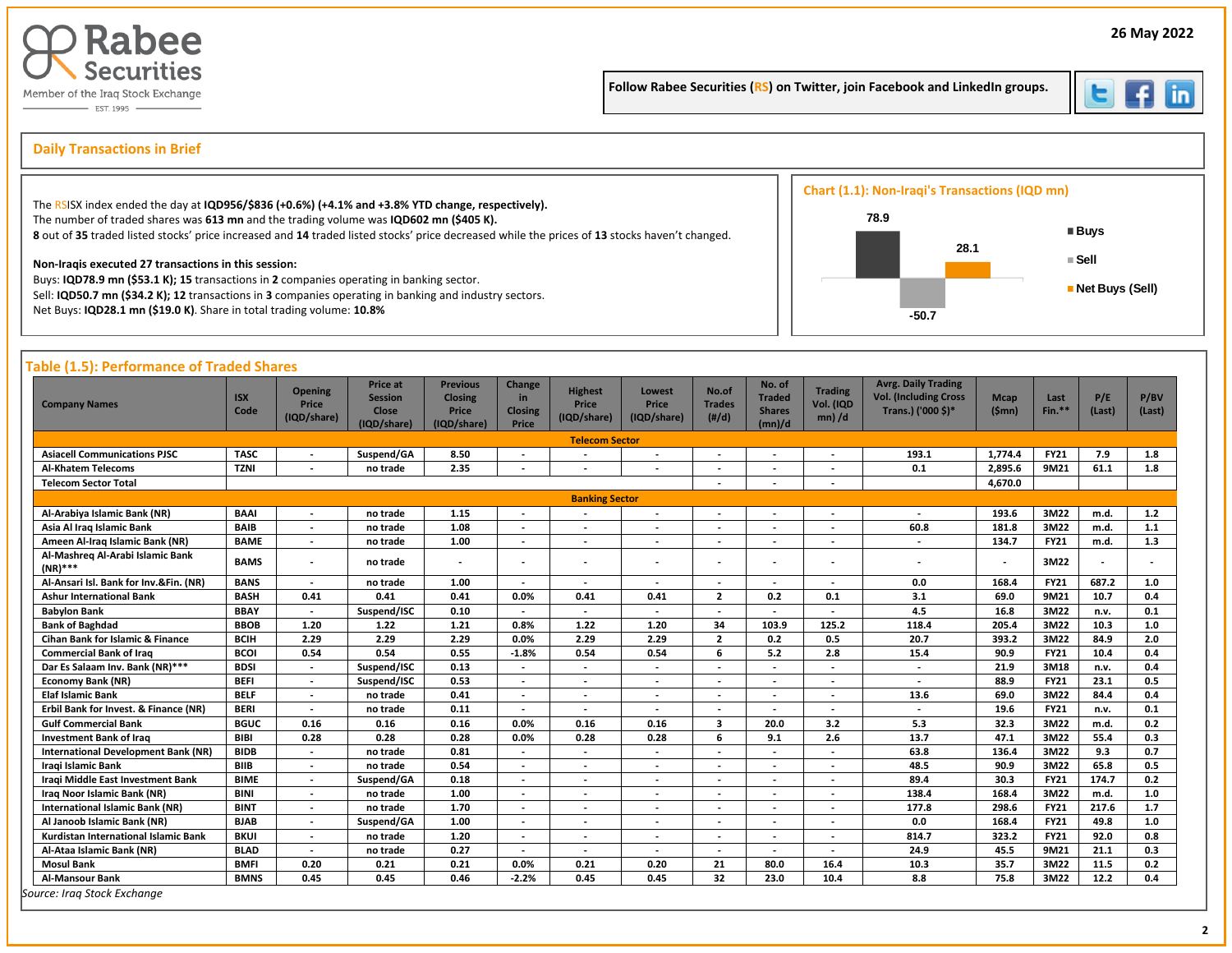

 $-$  EST. 1995  $-$ 

## **Table (1.6): Performance of Traded Shares**

| <b>Company Names</b>                              | <b>ISX</b><br>Code | <b>Opening</b><br>Price<br>(IQD/share) | <b>Price at</b><br><b>Session</b><br><b>Close</b> | <b>Previous</b><br><b>Closing</b><br><b>Price</b> | Change<br>in<br><b>Closing</b> | <b>Highest</b><br>Price<br>(IQD/share) | <b>Lowest</b><br>Price<br>(IQD/share) | No.of<br><b>Trades</b><br>$(\#/d)$ | No. of<br><b>Traded</b><br><b>Shares</b> | <b>Trading</b><br>Vol. (IQD<br>$mn)$ /d | <b>Avrg. Daily Trading</b><br><b>Vol. (Including Cross</b><br>Trans.) ('000 \$)* | <b>Mcap</b><br>(Smn) | Last<br>$Fin.**$ | P/E<br>(Last)            | P/BV<br>(Last) |
|---------------------------------------------------|--------------------|----------------------------------------|---------------------------------------------------|---------------------------------------------------|--------------------------------|----------------------------------------|---------------------------------------|------------------------------------|------------------------------------------|-----------------------------------------|----------------------------------------------------------------------------------|----------------------|------------------|--------------------------|----------------|
|                                                   |                    |                                        | (IQD/share)                                       | (IQD/share)                                       | Price                          |                                        |                                       |                                    | (mn)/d                                   |                                         |                                                                                  |                      |                  |                          |                |
| Al Mustashar Islamic Bank (NR)                    | <b>BMUI</b>        |                                        | no trade                                          | 1.00                                              | $\overline{\phantom{a}}$       | <b>Banking Sector (Cont.)</b>          |                                       |                                    |                                          | $\overline{\phantom{a}}$                | 97.5                                                                             | 168.4                | 3M22             | n.v.                     | 1.0            |
| <b>National Islamic Bank</b>                      | <b>BNAI</b>        | $\overline{a}$                         | no trade                                          | 1.02                                              | $\overline{\phantom{a}}$       |                                        |                                       |                                    |                                          | $\overline{\phantom{a}}$                | 118.1                                                                            | 172.4                | 3M22             | 187.3                    | 0.9            |
| National Bank of Iraq                             | <b>BNOI</b>        | 1.03                                   | 1.13                                              | 1.03                                              | 9.7%                           | 1.13                                   | 1.03                                  | 35                                 | 30.5                                     | 33.1                                    | 89.5                                                                             | 190.2                | 3M22             | 8.7                      | 0.9            |
| North Bank                                        | <b>BNOR</b>        | $\overline{\phantom{a}}$               | Suspend/ISC                                       | 0.09                                              | $\sim$                         | $\overline{\phantom{a}}$               | $\overline{\phantom{a}}$              | $\overline{\phantom{a}}$           | $\overline{\phantom{a}}$                 | $\overline{\phantom{a}}$                | $\sim$                                                                           | 18.2                 | 3M22             | n.v.                     | 0.1            |
| Al-Qabedh Islamic Bank (NR)                       | <b>BQAB</b>        | $\overline{\phantom{a}}$               | no trade                                          | 0.24                                              | $\blacksquare$                 | $\blacksquare$                         | $\overline{\phantom{a}}$              | $\overline{\phantom{a}}$           | $\sim$                                   | $\overline{\phantom{a}}$                | 5.0                                                                              | 40.4                 | <b>FY21</b>      | 422.7                    | 0.2            |
| Al-Qurtas Islamic Bank (NR)                       | <b>BQUR</b>        | $\overline{\phantom{a}}$               | no trade                                          | 1.00                                              | $\overline{\phantom{a}}$       | $\overline{\phantom{a}}$               | $\overline{\phantom{a}}$              | $\overline{\phantom{a}}$           | $\overline{\phantom{a}}$                 | $\overline{\phantom{a}}$                | $\sim$                                                                           | 168.4                | 3M22             | 177.5                    | 1.0            |
| Al-Rajih Islamic Bank for Inv.&Fin. (NR)          | <b>BRAJ</b>        | $\overline{\phantom{a}}$               | Suspend/ISC                                       | 1.00                                              | $\overline{\phantom{a}}$       | $\overline{\phantom{a}}$               | $\overline{\phantom{a}}$              | $\overline{\phantom{a}}$           | $\overline{\phantom{a}}$                 | $\overline{\phantom{a}}$                | $\overline{\phantom{a}}$                                                         | 168.4                | 3M22             | 51.6                     | $1.1$          |
| Credit Bank of Iraq (NR)                          | <b>BROI</b>        | 0.39                                   | 0.39                                              | 0.37                                              | 5.4%                           | 0.39                                   | 0.39                                  | $\overline{\mathbf{3}}$            | 0.2                                      | 0.1                                     | 0.7                                                                              | 65.7                 | 3M22             | n.v.                     | 0.3            |
| <b>Region Trade Bank (NR)</b>                     | <b>BRTB</b>        | $\blacksquare$                         | no trade                                          | 1.00                                              | $\blacksquare$                 | $\overline{\phantom{a}}$               | $\overline{\phantom{a}}$              | $\overline{\phantom{a}}$           | $\blacksquare$                           | $\blacksquare$                          | 0.0                                                                              | 168.4                | 3M22             | 17.5                     | 0.8            |
| <b>Sumer Commercial Bank</b>                      | <b>BSUC</b>        | 0.20                                   | 0.21                                              | 0.20                                              | 5.0%                           | 0.22                                   | 0.20                                  | 41                                 | 208.5                                    | 42.8                                    | 21.5                                                                             | 35.4                 | 3M22             | n.v.                     | 0.2            |
| Al Taif Islamic Bank                              | <b>BTIB</b>        | $\blacksquare$                         | no trade                                          | 0.77                                              |                                |                                        | $\overline{\phantom{a}}$              |                                    |                                          |                                         | 11.3                                                                             | 131.2                | <b>FY21</b>      | 413.6                    | 0.9            |
| <b>Trans Irag Bank for Investment</b>             | <b>BTRI</b>        | $\overline{\phantom{a}}$               | no trade                                          | 1.00                                              | $\sim$                         | $\sim$                                 | $\sim$                                | $\sim$                             | $\mathcal{L}$                            | $\overline{a}$                          | 40.5                                                                             | 177.8                | 3M22             | n.v.                     | 1.0            |
| Trust International Islamic Bank (NR)             | <b>BTRU</b>        | $\overline{\phantom{a}}$               | no trade                                          | 0.34                                              | $\overline{\phantom{a}}$       | $\overline{\phantom{a}}$               | $\overline{\phantom{a}}$              | $\overline{\phantom{a}}$           | $\overline{\phantom{a}}$                 | $\overline{\phantom{a}}$                | $\sim$                                                                           | 57.2                 | 3M22             | 57.6                     | 0.3            |
| <b>United Bank</b>                                | <b>BUND</b>        | 0.10                                   | 0.10                                              | 0.10                                              | 0.0%                           | 0.10                                   | 0.10                                  | 8                                  | 34.3                                     | 3.4                                     | 4.1                                                                              | 20.2                 | <b>FY21</b>      | 15.0                     | 0.1            |
| Union Bank (NR)                                   | <b>BUOI</b>        | $\overline{\phantom{a}}$               | no trade                                          | 0.27                                              | $\overline{\phantom{a}}$       | $\overline{\phantom{a}}$               | $\overline{\phantom{a}}$              | $\overline{\phantom{a}}$           | $\overline{\phantom{a}}$                 | $\overline{\phantom{a}}$                | 169.2                                                                            | 45.8                 | <b>FY21</b>      | 67.3                     | 0.3            |
| World Islamic Bank (NR)                           | <b>BWOR</b>        | $\overline{\phantom{a}}$               | Suspend/GA                                        | 1.00                                              | $\overline{\phantom{a}}$       | $\overline{\phantom{a}}$               | $\overline{\phantom{a}}$              | $\blacksquare$                     | $\overline{\phantom{a}}$                 | $\overline{\phantom{a}}$                | 0.0                                                                              | 168.4                | 3M22             | 44.4                     | 0.9            |
| Zain Al-Iraq Islamic Bank (NR)                    | <b>BZII</b>        | $\overline{\phantom{a}}$               | Suspend/GA                                        | 0.34                                              | $\overline{\phantom{a}}$       | $\overline{\phantom{a}}$               | $\overline{\phantom{a}}$              |                                    | $\overline{\phantom{a}}$                 |                                         | 0.0                                                                              | 57.2                 | 3M22             | 21.7                     | 0.3            |
| <b>Banking Sector Total</b>                       |                    |                                        |                                                   |                                                   |                                |                                        |                                       | 193                                | 515.1                                    | 240.4                                   |                                                                                  | 4,959.2              |                  |                          |                |
|                                                   |                    |                                        |                                                   |                                                   |                                | <b>Industry Sector</b>                 |                                       |                                    |                                          |                                         |                                                                                  |                      |                  |                          |                |
| <b>Baghdad for Packing Materials</b>              | <b>IBPM</b>        | $\overline{\phantom{a}}$               | no trade                                          | 2.00                                              | $\overline{\phantom{a}}$       | $\overline{\phantom{a}}$               | $\overline{\phantom{a}}$              | $\overline{\phantom{a}}$           | $\overline{\phantom{a}}$                 | $\overline{\phantom{a}}$                | 0.0                                                                              | 1.5                  | 3M22             | n.v.                     | 2.0            |
| <b>Baghdad Soft Drinks</b>                        | <b>IBSD</b>        | 4.31                                   | 4.29                                              | 4.34                                              | $-1.2%$                        | 4.32                                   | 4.25                                  | 74                                 | 36.4                                     | 156.3                                   | 58.1                                                                             | 590.3                | 3M22             | 17.8                     | 1.7            |
| <b>Electronic Industries</b>                      | <b>IELI</b>        | $\overline{\phantom{a}}$               | Suspend/ISC                                       | 0.45                                              | $\overline{\phantom{a}}$       | $\overline{\phantom{a}}$               | $\overline{\phantom{a}}$              | $\blacksquare$                     | $\sim$                                   |                                         | $\sim$                                                                           | 5.5                  | 6M17             | n.v.                     | 0.6            |
| <b>Fallujah for Construction Mat. (NR)</b>        | <b>IFCM</b>        | 3.45                                   | 3.40                                              | 3.43                                              | $-0.9%$                        | 3.45                                   | 3.40                                  | 13                                 | 2.5                                      | 8.5                                     | 12.4                                                                             | 7.1                  | 9M21             | 74.2                     | 3.6            |
| Nationality H. Furniture (NR)***                  | <b>IHFI</b>        | 1.60                                   | 1.45                                              | 1.60                                              | $-9.4%$                        | 1.60                                   | 1.45                                  | 3                                  | 0.2                                      | 0.3                                     | 0.2                                                                              | $1.6\phantom{0}$     | <b>FY21</b>      | 13.9                     | $1.1$          |
| Al-Hilal Industries                               | IHLI               | 0.87                                   | 0.87                                              | 0.87                                              | 0.0%                           | 0.87                                   | 0.86                                  | 15                                 | 11.6                                     | 10.1                                    | 18.3                                                                             | 7.3                  | 9M21             | n.v.                     | n.v.           |
| Iragi for Carton Manufacturies                    | <b>IICM</b>        | 0.96                                   | 0.96                                              | 0.96                                              | 0.0%                           | 0.96                                   | 0.96                                  | $\mathbf{1}$                       | 0.3                                      | 0.3                                     | 4.9                                                                              | 4.9                  | 6M21             | n.v.                     | n.v.           |
| Iraqi Date Processing & Marketing                 | <b>IIDP</b>        | 1.09                                   | 1.09                                              | 1.09                                              | 0.0%                           | 1.09                                   | 1.09                                  | $\mathbf{1}$                       | 0.1                                      | 0.1                                     | 3.8                                                                              | 12.7                 | 9M21             | n.v.                     | 0.9            |
| Iraqi Engineering Works                           | <b>IIEW</b>        | $\overline{\phantom{a}}$               | no trade                                          | 4.65                                              | $\overline{\phantom{a}}$       | $\overline{\phantom{a}}$               | $\overline{\phantom{a}}$              | $\overline{\phantom{a}}$           | $\sim$                                   | $\overline{\phantom{a}}$                | 0.9                                                                              | 4.7                  | 3M22             | n.v.                     | 7.1            |
| <b>Iraqi For Tufted Carpets</b>                   | <b>IITC</b>        | $\overline{\phantom{a}}$               | no trade                                          | 16.63                                             | $\overline{\phantom{a}}$       | $\overline{\phantom{a}}$               | $\overline{\phantom{a}}$              | $\overline{\phantom{a}}$           | $\sim$                                   | $\overline{\phantom{a}}$                | 1.9                                                                              | 5.6                  | 3M22             | n.v.                     | 3.0            |
| Al-Khazer for Construction M.                     | <b>IKHC</b>        | $\overline{\phantom{a}}$               | no trade                                          | 2.30                                              | $\overline{\phantom{a}}$       | $\overline{\phantom{a}}$               | $\overline{\phantom{a}}$              |                                    | $\sim$                                   | $\overline{\phantom{a}}$                | $1.2$                                                                            | 1.7                  | <b>FY20</b>      | 25.0                     |                |
| AL-Kindi of Veterinary Vac.                       | <b>IKLV</b>        | $\overline{\phantom{a}}$               | no trade                                          | 1.55                                              | $\blacksquare$                 | $\overline{\phantom{a}}$               | $\overline{\phantom{a}}$              | $\overline{\phantom{a}}$           | $\overline{\phantom{a}}$                 | $\overline{\phantom{a}}$                | 13.1                                                                             | $6.2$                | 3M22             | n.v.                     | 1.3            |
| Al-Mansour Pharmaceutical Industries              | <b>IMAP</b>        | $\overline{\phantom{a}}$               | no trade                                          | 2.46                                              | $\overline{\phantom{a}}$       | $\overline{\phantom{a}}$               |                                       |                                    |                                          |                                         | 22.8                                                                             | 26.5                 | 3M22             | n.v.                     | 3.9            |
| <b>Modern Chemical Industries (NR)</b>            | <b>IMCI</b>        | $\overline{a}$                         | no trade                                          | 100.00                                            | $\overline{a}$                 | $\overline{a}$                         | $\overline{\phantom{a}}$              | $\overline{a}$                     | $\overline{\phantom{a}}$                 | $\overline{\phantom{a}}$                | 5.9                                                                              | 12.1                 | 3M22             | $\sim$                   | 3.8            |
| <b>Modern Construction Mat. (NR)</b>              | <b>IMCM</b>        | $\sim$                                 | Suspend/ISC                                       | 0.47                                              | $\sim$                         | $\overline{\phantom{a}}$               | $\overline{\phantom{a}}$              | $\sim$                             | $\mathcal{L}$                            | $\overline{a}$                          | $\sim$                                                                           | 1.7                  | <b>FY13</b>      | 10.4                     | 0.5            |
| National Comp. for Met. Ind. M.&B.                | <b>IMIB</b>        | 2.32                                   | 2.25                                              | 2.35                                              | $-4.3%$                        | 2.32                                   | 2.25                                  | $\overline{2}$                     | 0.3                                      | 0.6                                     | $1.1$                                                                            | 11.4                 | 9M21             | 181.1                    | n.v.           |
| Modern Sewing***                                  | <b>IMOS</b>        | 6.25                                   | 6.25                                              | 6.40                                              | $-2.3%$                        | 6.25                                   | 6.25                                  | $\overline{\mathbf{3}}$            | 0.6                                      | 3.4                                     | 10.2                                                                             | 8.4                  | 3M22             | 20.5                     | 3.6            |
| <b>National Chemical &amp; Plastic Industries</b> | <b>INCP</b>        | 2.40                                   | 2.37                                              | 2.40                                              | $-1.3%$                        | 2.40                                   | 2.37                                  | $\overline{\mathbf{3}}$            | 0.5                                      | 1.1                                     | 11.5                                                                             | 24.2                 | 9M21             | 31.9                     | 3.1            |
| Ready Made Clothes***                             | <b>IRMC</b>        | 12.60                                  | 12.65                                             | 12.50                                             | 1.2%                           | 12.65                                  | 12.00                                 | 13                                 | 0.6                                      | 7.4                                     | $1.2$                                                                            | 27.1                 | 3M22             | 273.9                    | 16.4           |
| The Light and Mining Industries (NR)              | <b>ITLI</b>        | $\overline{\phantom{a}}$               | Suspend/ISC                                       | 0.31                                              | $\sim$                         | $\overline{\phantom{a}}$               | $\overline{a}$                        | $\overline{\phantom{a}}$           | $\overline{\phantom{a}}$                 | $\overline{\phantom{a}}$                | $\overline{\phantom{a}}$                                                         | 3.5                  | <b>FY17</b>      | n.v.                     | n.v.           |
| <b>Industry Sector Total</b>                      |                    |                                        |                                                   |                                                   |                                |                                        |                                       | 128                                | 52.9                                     | 187.9                                   |                                                                                  | 764.0                |                  |                          |                |
|                                                   |                    |                                        |                                                   |                                                   |                                | <b>Hotels &amp; Tourism Sector</b>     |                                       |                                    |                                          |                                         |                                                                                  |                      |                  |                          |                |
| Ashour Hotel (NR)                                 | <b>HASH</b>        | 9.50                                   | 9.50                                              | 9.50                                              | $0.0\%$                        | 9.50                                   | 9.49                                  | 4                                  | 0.2                                      | 1.4                                     | 1.3                                                                              | 2.4                  | 3M22             | $\overline{\phantom{a}}$ | 26.8           |
| <b>Baghdad Hotel</b>                              | <b>HBAG</b>        | $\overline{\phantom{a}}$               | no trade                                          | 8.00                                              | $\overline{\phantom{a}}$       | $\overline{\phantom{a}}$               | $\overline{\phantom{a}}$              | $\overline{\phantom{a}}$           | $\overline{\phantom{a}}$                 | $\overline{\phantom{a}}$                | 3.4                                                                              | 20.7                 | 3M22             | 13.7                     | 3.5            |
| <b>Babylon Hotel</b>                              | <b>HBAY</b>        | $\overline{\phantom{a}}$               | no trade                                          | 85.00                                             | $\overline{\phantom{a}}$       | $\overline{\phantom{a}}$               | $\overline{\phantom{a}}$              | $\overline{\phantom{a}}$           | $\overline{\phantom{a}}$                 | $\overline{\phantom{a}}$                | 16.7                                                                             | 114.5                | <b>FY21</b>      | 35.9                     | 12.6           |
| <b>Ishtar Hotels</b>                              | <b>HISH</b>        | 9.10                                   | 9.10                                              | 9.20                                              | $-1.1%$                        | 9.10                                   | 9.10                                  | $\overline{2}$                     | 0.1                                      | 0.8                                     | 2.0                                                                              | 42.9                 | 6M21             | n.v.                     | 6.4            |
| Karbala Hotels***                                 | <b>HKAR</b>        |                                        | no trade                                          | 0.95                                              |                                | $\blacksquare$                         |                                       |                                    |                                          |                                         | 0.4                                                                              | 4.8                  | 3M22             |                          | 0.9            |

 *Source: Iraq Stock Exchange*

 $\overline{a}$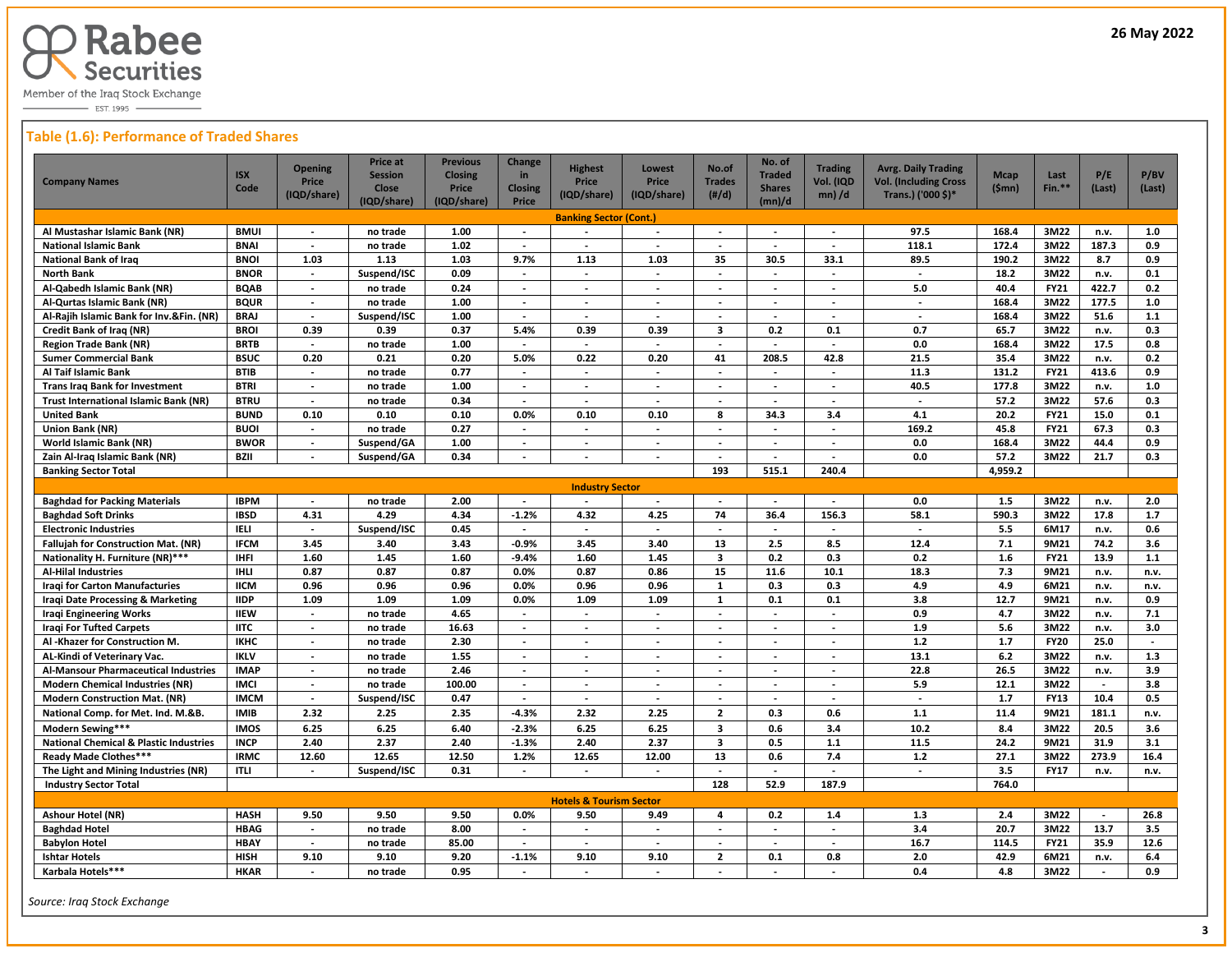

 $\overline{\phantom{0}}$  EST. 1995

## **Table (1.7): Performance of Traded Shares**

| <b>Company Names</b>                       | <b>ISX</b><br>Code | <b>Opening</b><br><b>Price</b><br>(IQD/share) | Price at<br><b>Session</b><br>Close<br>(IQD/share) | <b>Previous</b><br><b>Closing</b><br>Price<br>(IQD/share) | Change<br>in<br><b>Closing</b><br>Price | <b>Highest</b><br>Price<br>(IQD/share)     | <b>Lowest</b><br><b>Price</b><br>(IQD/share) | No.of<br><b>Trades</b><br>$(\#/d)$ | No. of<br><b>Traded</b><br><b>Shares</b><br>(mn)/d | <b>Trading</b><br>Vol. (IQD<br>$mn)$ /d | <b>Avrg. Daily Trading</b><br><b>Vol. (Including Cross</b><br>Trans.) ('000 \$)* | <b>Mcap</b><br>(Smn)     | Last<br>$Fin.**$ | P/E<br>(Last)            | P/BV<br>(Last)           |
|--------------------------------------------|--------------------|-----------------------------------------------|----------------------------------------------------|-----------------------------------------------------------|-----------------------------------------|--------------------------------------------|----------------------------------------------|------------------------------------|----------------------------------------------------|-----------------------------------------|----------------------------------------------------------------------------------|--------------------------|------------------|--------------------------|--------------------------|
|                                            |                    |                                               |                                                    |                                                           |                                         | <b>Hotels &amp; Tourism Sector (Cont.)</b> |                                              |                                    |                                                    |                                         |                                                                                  |                          |                  |                          |                          |
| <b>Mansour Hotel</b>                       | <b>HMAN</b>        | 14.00                                         | 14.30                                              | 14.00                                                     | 2.1%                                    | 14.30                                      | 14.00                                        | $\overline{7}$                     | 0.3                                                | 4.4                                     | 2.0                                                                              | 28.1                     | 6M21             | n.v.                     | 13.6                     |
| National Company for Tourism Inv.          | <b>HNTI</b>        | 8.80                                          | 8.80                                               | 8.80                                                      | 0.0%                                    | 8.80                                       | 8.80                                         | $\overline{2}$                     | 0.5                                                | 4.0                                     | 2.8                                                                              | 37.1                     | 3M22             | $\overline{\phantom{a}}$ | 3.3                      |
| <b>Palestine Hotel</b>                     | <b>HPAL</b>        | $\blacksquare$                                | Suspend/GA                                         | 8.25                                                      | $\overline{\phantom{a}}$                | $\overline{\phantom{a}}$                   | $\overline{\phantom{a}}$                     | $\overline{\phantom{a}}$           | $\overline{\phantom{a}}$                           | $\overline{\phantom{a}}$                | 0.9                                                                              | 24.8                     | 3M21             | n.v.                     | 4.2                      |
| Al-Sadeer Hotel***                         | <b>HSAD</b>        | 13.49                                         | 13.50                                              | 13.50                                                     | 0.0%                                    | 13.50                                      | 13.47                                        | 16                                 | 1.3                                                | 17.2                                    | 19.1                                                                             | 12.4                     | 3M22             |                          | 16.5                     |
| <b>Mosul Dam Tourist Village (NR)</b>      | <b>HTVM</b>        |                                               | no trade                                           | 6.27                                                      |                                         |                                            |                                              |                                    | $\overline{\phantom{a}}$                           |                                         | 0.4                                                                              | 1.0                      | 3M22             | n.v.                     |                          |
| <b>Hotel&amp;Tourism Sector Total</b>      |                    |                                               |                                                    |                                                           |                                         |                                            |                                              | 31                                 | 2.3                                                | 27.9                                    |                                                                                  | 288.7                    |                  |                          |                          |
|                                            |                    |                                               |                                                    |                                                           |                                         | <b>Services Sector</b>                     |                                              |                                    |                                                    |                                         |                                                                                  |                          |                  |                          |                          |
| Al-Ameen Estate Inv.                       | <b>SAEI</b>        | $\overline{\phantom{a}}$                      | no trade                                           | 1.50                                                      | $\overline{\phantom{a}}$                | $\overline{\phantom{a}}$                   | $\overline{\phantom{a}}$                     | $\overline{\phantom{a}}$           | $\overline{\phantom{a}}$                           | $\overline{\phantom{a}}$                | 0.1                                                                              | 7.0                      | 3M22             | 51.3                     | 1.4                      |
| <b>AL-Badia for General Trans</b>          | <b>SBAG</b>        | $\overline{a}$                                | Suspend/ISC                                        | 0.59                                                      | $\overline{\phantom{a}}$                |                                            |                                              |                                    |                                                    |                                         | $\overline{a}$                                                                   | 0.9                      | <b>FY17</b>      | n.v.                     | $1.2$                    |
| <b>Baghdad Passengers Transport</b>        | <b>SBPT</b>        | 29.00                                         | 28.95                                              | 29.00                                                     | $-0.2%$                                 | 29.00                                      | 28.95                                        | $\overline{2}$                     | 0.0                                                | 1.2                                     | 3.9                                                                              | 19.5                     | 3M22             |                          | 5.1                      |
| Ibdaa Al-Sharq Al-Awsat G. Cont. (NR)      | <b>SIBD</b>        | $\overline{a}$                                | no trade                                           | 0.00                                                      | $\overline{\phantom{a}}$                | $\overline{\phantom{a}}$                   | $\overline{\phantom{a}}$                     | $\overline{\phantom{a}}$           | $\overline{\phantom{a}}$                           | $\overline{\phantom{a}}$                | $\overline{a}$                                                                   | $\overline{a}$           | 3M22             | $\overline{\phantom{a}}$ | $\overline{\phantom{a}}$ |
| Iragi for General Transp. (NR)             | <b>SIGT</b>        | $\overline{\phantom{a}}$                      | Suspend/ISC                                        | 1.14                                                      | $\blacksquare$                          | $\overline{\phantom{a}}$                   | $\overline{\phantom{a}}$                     | $\overline{\phantom{a}}$           | $\overline{\phantom{a}}$                           | $\overline{\phantom{a}}$                | 0.7                                                                              | 3.0                      | 3M21             | n.v.                     | 1.4                      |
| <b>Iragi Land Transport</b>                | <b>SILT</b>        | $\blacksquare$                                | Suspend/ISC                                        | 1.55                                                      |                                         |                                            |                                              | $\overline{\phantom{a}}$           |                                                    |                                         | $\overline{\phantom{a}}$                                                         | 14.6                     | 3M20             | n.v.                     | 2.8                      |
| Kharkh Tour Amuzement City***              | <b>SKTA</b>        | 2.73                                          | 2.70                                               | 2.72                                                      | $-0.7%$                                 | 2.73                                       | 2.70                                         | 15                                 | 3.2                                                | 8.5                                     | 10.2                                                                             | 2.7                      | 3M22             | 3.8                      | 2.5                      |
| Al-Mosul for Funfairs***                   | <b>SMOF</b>        | 11.40                                         | 11.40                                              | 11.40                                                     | 0.0%                                    | 11.40                                      | 11.40                                        | $\mathbf{1}$                       | 0.1                                                | 1.2                                     | 4.3                                                                              | 11.5                     | 3M22             | 157.6                    | 8.2                      |
| Mamoura Real-estate Inv.                   | <b>SMRI</b>        | 3.00                                          | 3.10                                               | 3.05                                                      | 1.6%                                    | 3.10                                       | 3.00                                         | 63                                 | 26.7                                               | 81.7                                    | 14.6                                                                             | 47.6                     | 3M22             | 49.0                     | 2.8                      |
| <b>AL-Nukhba for Construction</b>          | SNUC               | 0.40                                          | 0.40                                               | 0.41                                                      | $-2.4%$                                 | 0.40                                       | 0.40                                         | $\overline{2}$                     | 3.3                                                | 1.3                                     | 1.2                                                                              | 0.6                      | 9M21             | 389.6                    | 0.3                      |
| <b>Services Sector Total</b>               |                    |                                               |                                                    |                                                           |                                         |                                            |                                              | 83                                 | 33.2                                               | 93.9                                    |                                                                                  | 107.4                    |                  |                          |                          |
|                                            |                    |                                               |                                                    |                                                           |                                         | <b>Agriculture Sector</b>                  |                                              |                                    |                                                    |                                         |                                                                                  |                          |                  |                          |                          |
| Al-Ahlyia for Agricultural Prod.           | AAHP               | $\overline{\phantom{a}}$                      | no trade                                           | 0.94                                                      |                                         |                                            | $\overline{\phantom{a}}$                     | $\overline{\phantom{a}}$           |                                                    |                                         | 0.0                                                                              | 0.4                      | 9M21             | n.v.                     | 1.7                      |
| Iraqi Agricultural Products Mark. Meat     | <b>AIPM</b>        | $\overline{\phantom{a}}$                      | no trade                                           | 4.80                                                      |                                         | $\overline{\phantom{a}}$                   | $\overline{\phantom{a}}$                     |                                    |                                                    |                                         | 1.2                                                                              | 16.2                     | 3M22             | 45.3                     | 2.4                      |
| <b>Iragi Agricultural Products</b>         | <b>AIRP</b>        | $\overline{a}$                                | no trade                                           | 21.00                                                     |                                         |                                            |                                              | $\overline{\phantom{a}}$           |                                                    |                                         | $\overline{2.7}$                                                                 | 5.1                      | 3M22             | 12.6                     | 2.7                      |
| Iraqi for Seed Production***               | <b>AISP</b>        | 11.44                                         | 11.30                                              | 11.37                                                     | $-0.6%$                                 | 11.44                                      | 11.25                                        | 49                                 | 4.3                                                | 48.6                                    | 119.7                                                                            | 152.2                    | 9M21             | n.v.                     | 2.9                      |
| <b>Modern Animal &amp; Agr. Production</b> | <b>AMAP</b>        |                                               | Suspend/ISC                                        | 0.21                                                      |                                         |                                            |                                              |                                    |                                                    |                                         |                                                                                  | 0.6                      | 6M20             | 9.8                      | 0.2                      |
| Middle East Prod. & Marketing-Fish         | <b>AMEF</b>        |                                               | Suspend/GA                                         | 8.25                                                      |                                         |                                            |                                              |                                    |                                                    |                                         | 0.1                                                                              | 1.7                      | 6M21             | n.v.                     | 3.4                      |
| AL - Rebas for Poultry & Feed              | <b>AREB</b>        | $\overline{\phantom{a}}$                      | no trade                                           |                                                           | $\overline{\phantom{a}}$                |                                            | $\overline{\phantom{a}}$                     |                                    |                                                    |                                         | $\overline{\phantom{a}}$                                                         | $\overline{\phantom{a}}$ | 9M21             |                          |                          |
| <b>Agriculture Sector Total</b>            |                    |                                               |                                                    |                                                           |                                         |                                            |                                              | 49                                 | 4.3                                                | 48.6                                    |                                                                                  | 176.1                    |                  |                          |                          |
|                                            |                    |                                               |                                                    |                                                           |                                         | <b>Insurance Sector</b>                    |                                              |                                    |                                                    |                                         |                                                                                  |                          |                  |                          |                          |
| <b>AHliya For Insurance (NR)</b>           | <b>NAHF</b>        | $\overline{a}$                                | no trade                                           | 0.50                                                      | $\overline{\phantom{a}}$                | $\overline{\phantom{a}}$                   | $\overline{\phantom{a}}$                     | $\overline{\phantom{a}}$           |                                                    |                                         | 0.0                                                                              | 2.4                      | 3M22             | 6.5                      | 0.5                      |
| Al-Ameen for Insurance***                  | <b>NAME</b>        | 0.65                                          | 0.63                                               | 0.69                                                      | $-8.7%$                                 | 0.65                                       | 0.63                                         | 13                                 | 5.2                                                | 3.3                                     | 0.1                                                                              | 2.0                      | 3M22             | 7.7                      | 0.6                      |
| Dar Al-Salam for Insurance (NR)            | <b>NDSA</b>        | $\overline{a}$                                | no trade                                           | 0.39                                                      |                                         |                                            | $\overline{\phantom{a}}$                     | $\overline{\phantom{a}}$           | $\overline{\phantom{a}}$                           | $\overline{\phantom{a}}$                | 0.2                                                                              | 1.8                      | 9M21             | 39.5                     | 0.4                      |
| Gulf Insurance&Reinsurance***              | <b>NGIR</b>        | 0.28                                          | 0.28                                               | 0.26                                                      | 7.7%                                    | 0.28                                       | 0.28                                         | 3                                  | 0.1                                                | 0.0                                     | 0.1                                                                              | 1.3                      | 9M21             | 22.5                     | 0.3                      |
| Al-Hamraa for Insurance (NR)***            | <b>NHAM</b>        |                                               | no trade                                           | 0.70                                                      |                                         |                                            |                                              |                                    |                                                    |                                         | 0.2                                                                              | 11.8                     | 9M21             | n.v.                     | 1.6                      |
| <b>Insurance Sector Total</b>              |                    |                                               |                                                    |                                                           |                                         |                                            |                                              | 16                                 | 5.3                                                | 3.3                                     |                                                                                  | 19.3                     |                  |                          |                          |

 *Source: Iraq Stock Exchange*

 $\overline{a}$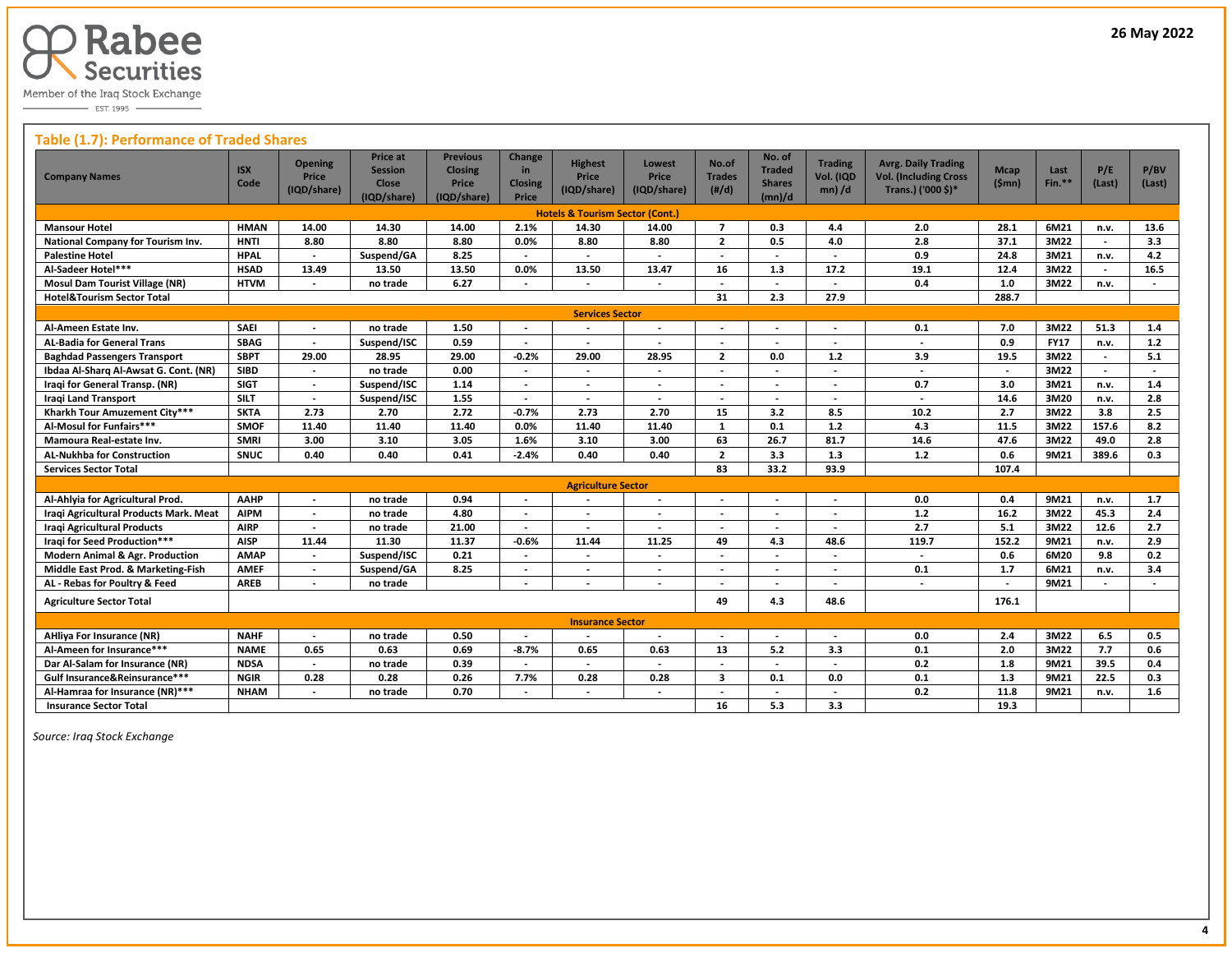

## **Table (1.8): Performance of Traded Shares**

| <b>Company Names</b>                | <b>ISX</b><br>Code | <b>Opening</b><br>Price<br>(IQD/share) | <b>Price at</b><br><b>Session</b><br><b>Close</b><br>(IQD/share) | <b>Previous</b><br><b>Closing</b><br>Price<br>(IQD/share) | Change<br>in<br><b>Closing</b><br>Price | <b>Highest</b><br>Price<br>(IQD/share) | Lowest<br>Price<br>(IQD/share) | No.of<br><b>Trades</b><br>(H/d) | No. of<br><b>Traded</b><br><b>Shares</b><br>(mn)/d | <b>Trading</b><br>Vol. (IQD<br>$mn)$ /d | <b>Avrg. Daily Trading</b><br><b>Vol. (Including Cross</b><br>Trans.) ('000 \$)* | <b>Mcap</b><br>(\$mn) | Last<br>Fin. <sup>*</sup> | P/E<br>(Last) | P/BV<br>(Last) |
|-------------------------------------|--------------------|----------------------------------------|------------------------------------------------------------------|-----------------------------------------------------------|-----------------------------------------|----------------------------------------|--------------------------------|---------------------------------|----------------------------------------------------|-----------------------------------------|----------------------------------------------------------------------------------|-----------------------|---------------------------|---------------|----------------|
| <b>Investment Sector</b>            |                    |                                        |                                                                  |                                                           |                                         |                                        |                                |                                 |                                                    |                                         |                                                                                  |                       |                           |               |                |
| Al-Ameen Financial Inv. (NR)        | <b>VAMF</b>        |                                        | Suspend/GA                                                       | 0.55                                                      | $\sim$                                  | $\overline{\phantom{a}}$               |                                |                                 | $\overline{\phantom{a}}$                           | $\overline{\phantom{0}}$                | 0.0                                                                              | 0.6                   | 3M22                      | 106.8         | 0.5            |
| AL-Batek Investment (NR)            | <b>VBAT</b>        | $\,$                                   | Suspend/ISC                                                      | 0.45                                                      | $\sim$                                  | $\overline{\phantom{a}}$               | <b>.</b>                       |                                 | $\overline{\phantom{0}}$                           | $\overline{\phantom{0}}$                |                                                                                  | 0.3                   | <b>FY19</b>               | 558.5         | 0.4            |
| Al-Khair for Financial Inv. (NR)    | <b>VKHF</b>        | $\overline{\phantom{a}}$               | Suspend/ISC                                                      | 0.10                                                      | $\overline{\phantom{a}}$                | $\overline{\phantom{a}}$               |                                | $\overline{\phantom{a}}$        | $\overline{\phantom{a}}$                           | $\overline{\phantom{0}}$                | 0.0                                                                              | 0.5                   | <b>FY19</b>               | n.v.          | 0.3            |
| Bain Al-Nahrain Financial Inv. (NR) | <b>VMES</b>        |                                        | no trade                                                         | 0.90                                                      | $\sim$                                  | $\overline{\phantom{a}}$               | $\overline{\phantom{a}}$       | $\overline{\phantom{a}}$        | $\overline{\phantom{a}}$                           | $\overline{\phantom{a}}$                |                                                                                  | 0.6                   | 3M22                      | n.v.          | 1.9            |
| AL-Wiaam for Financial Inv. (NR)    | <b>VWIF</b>        | $\,$                                   | no trade                                                         | 0.25                                                      | $\sim$                                  | $\overline{\phantom{a}}$               |                                |                                 | $\overline{\phantom{a}}$                           | $\overline{\phantom{0}}$                | 0.0                                                                              | 0.3                   | 3M22                      | 11.5          | 0.3            |
| Al-Zawraa for Financial Inv. (NR)   | <b>VZAF</b>        | $\,$                                   | no trade                                                         | 0.20                                                      | $\overline{\phantom{0}}$                | $\overline{\phantom{a}}$               |                                |                                 | $\overline{\phantom{a}}$                           | $\overline{\phantom{0}}$                | 0.0                                                                              | 0.2                   | 3M22                      | n.v.          | 0.2            |
| <b>Investment Sector Total</b>      |                    |                                        |                                                                  |                                                           |                                         |                                        |                                | $\overline{\phantom{a}}$        | $\overline{\phantom{0}}$                           | $\overline{\phantom{0}}$                |                                                                                  | 2.4                   |                           |               |                |
| <b>Grand Total</b>                  |                    |                                        |                                                                  |                                                           |                                         |                                        |                                | 500                             | 613.1                                              | 602.1                                   |                                                                                  | 10,987.1              |                           |               |                |

#### *Source: Iraq Stock Exchange*

\*Average data was calculated according to the recent twelve months, by dividing the total trading volume in the last twelve months by the total number of trading days (excluding the No. of days shares were suspended due to *\*\* Last Financials: The date of the most recent financial statements.* 

P/E (Last): While calculating P/E (Last), we divided "Current Mcap" to "trailing net profit" when the recently announced financial statements are for the interim period. For the companies which trailing profit cannot be ca *we divided "Current MCap" to "annualized YTD profit," while calculating P/E (Last). We adjusted unaudited profit before tax values by deducting 15% income tax, while calculating annualized YTD profit.*

 *P/BV (Last): Calculated by dividing "Current Mcap" to "BV in its Last Financials".*

Iraqi banks started to publish IFRS annual reports starting 2016; however, interim period results are available according to Iraqi accounting rules. As a result, we will continue to depend only on the financial results pre *rules to be able to work with consistent data till the financial statements for both quarterly and annual data will be available according to IFRS standards.* 

\*\*\*When the original shares resume trading, we start using the number of shares that the company will reach after the capital increase with the assumption that the capital increase was reflected to the price of the shares. *Mcap.*

*Note: "Suspend/ISC" companies are not trading due to ISC Instructions.*

 *"Suspend/GA" companies are not trading due to General Assembly Meetings.*

"(NR)": These are the companies which are trading in the Non-Regular market (in compliance with Iraq Securities Commission law numbered 132/9 on 20/12/2012). These companies were moved to the secondary market (non-regular) decrease in their trading volume and the number of days that these companies are being traded for. Please note, according to the Regulations of the Secondary Market, in each trading session, the average share price will be maximum increase and decrease of +/- 20% will be based on the average price in the previous session. The price should be valid during three effective trading sessions after the listing, and it will be free in the first tra "We use the FX rate given by the bank that Rabee Securities makes its banking transactions while calculating the dollar values in our research reports instead of CBI market FX rate to be more conservative."